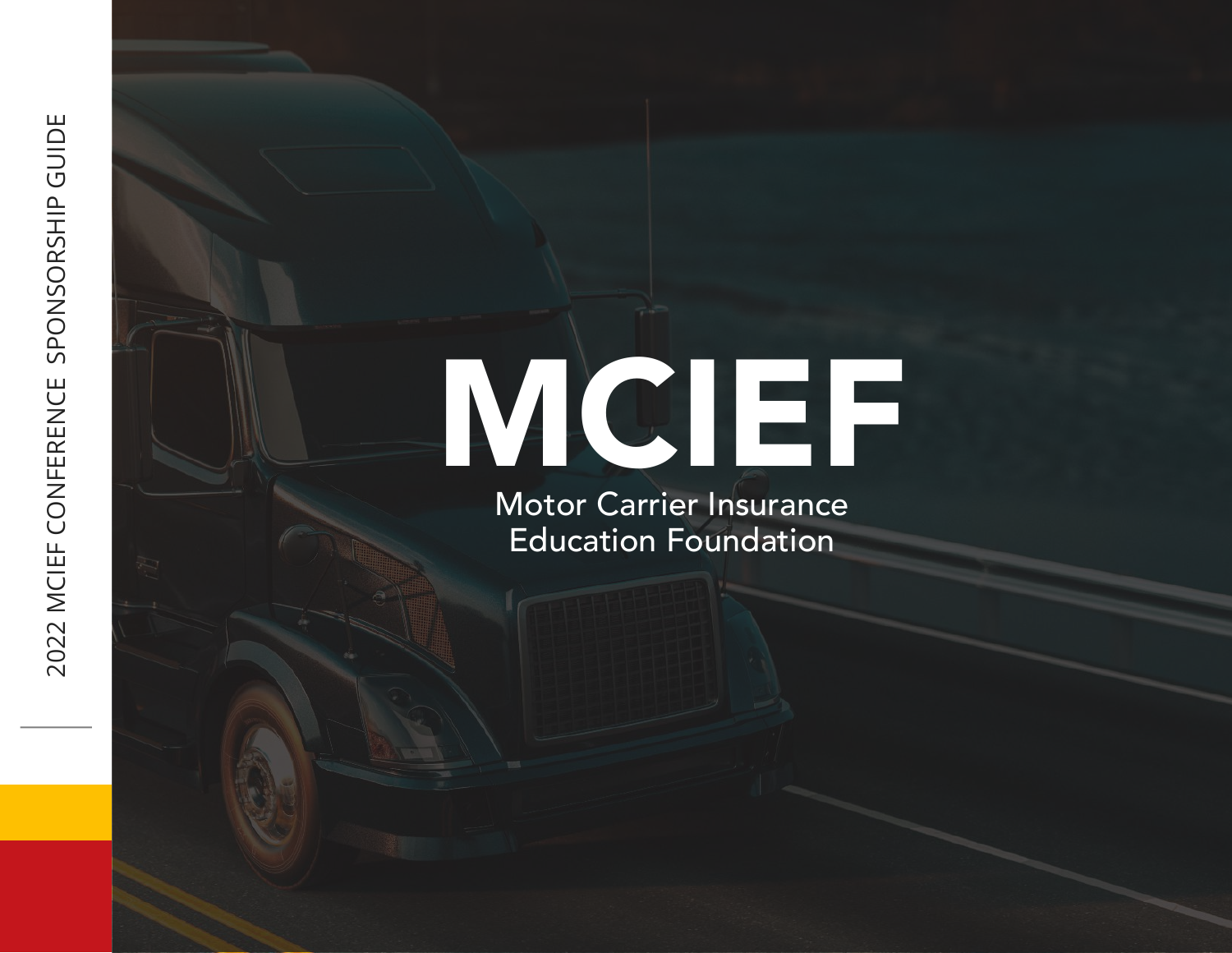Share your brand, products, and services with the hundreds of enthusiastic and engaged commercial trucking fans who attend our conference, in person and virtually. MCIEF Annual Conference has gained a reputation as a showcase for forward-thinking ideas and positions your organization as a mover and shaker in the insurance industry.

With a 2022 MCIEF Conference Sponsorship package, your firm, organization or brand will profit from:

- Association with the MCIEF organization
- Direct engagement with MCIEF members
- Recognition of your brand as a supporter of the continuous need for affordable quality insurance education
- Exposure of your brand through MCIEF marketing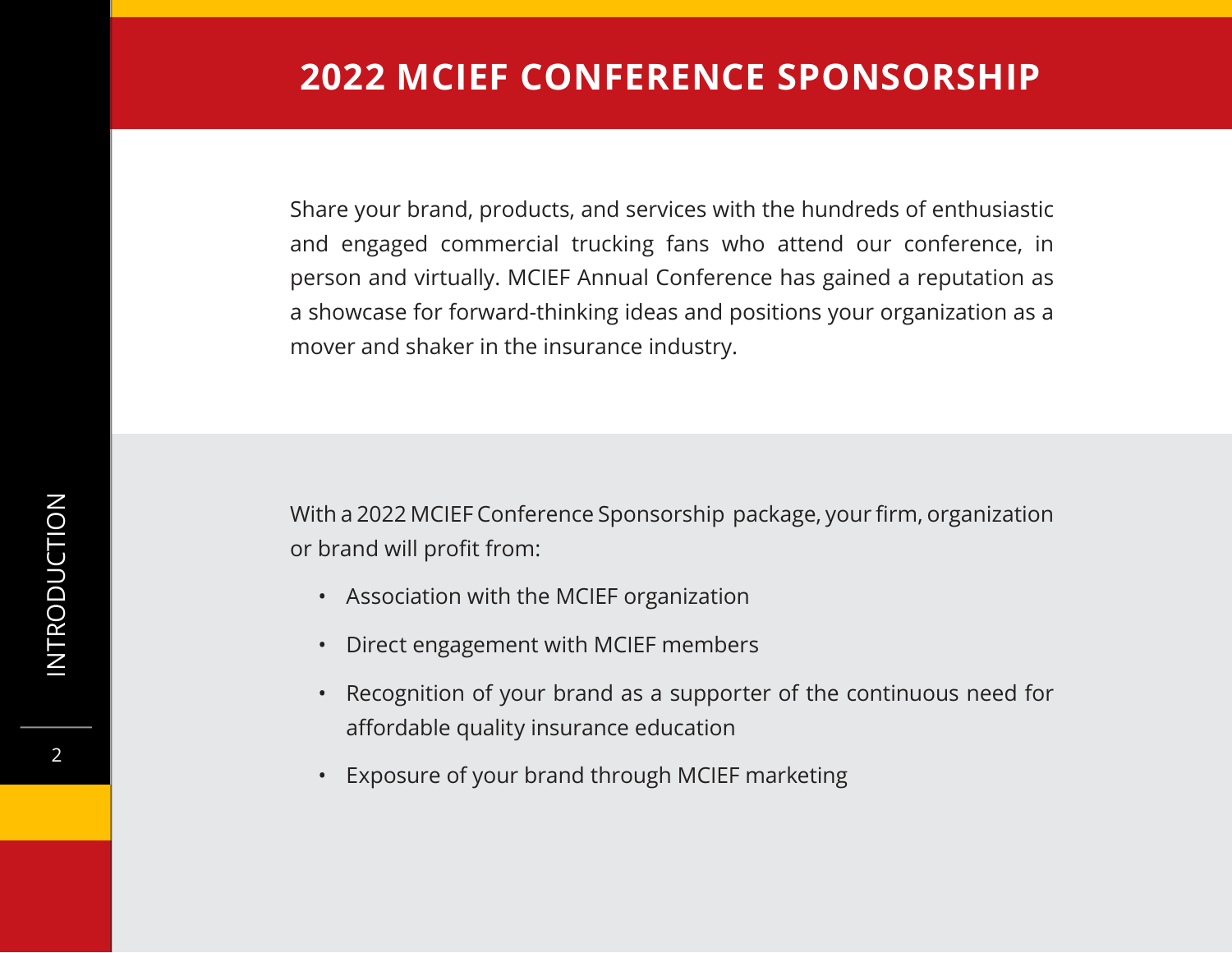#### **A MESSAGE FROM JOHN LOVE | EXECUTIVE DIRECTOR**



The MCIEF was founded in 2012 by Tommy Ruke as an organization dedicated to providing education to insurance professionals regarding the transportation industry.

Our mission hasn't changed in our 10+ year history, but we have continued to grow and evolve. Today, we have over 3,000 members and over 300 member companies across the United States. The Foundation is the educational home for insurance professionals actively engaged in this highly specialized insurance field.

Our annual conference is your chance to network with our Members, meet the leadership and our Partners, and make the connections you have been looking for. We have sponsors that range from national insurance companies to the latest isurtech startups.

I would hate for you to miss your opportunity to show our members what you bring to the table. We want to see you and your company in Orlando!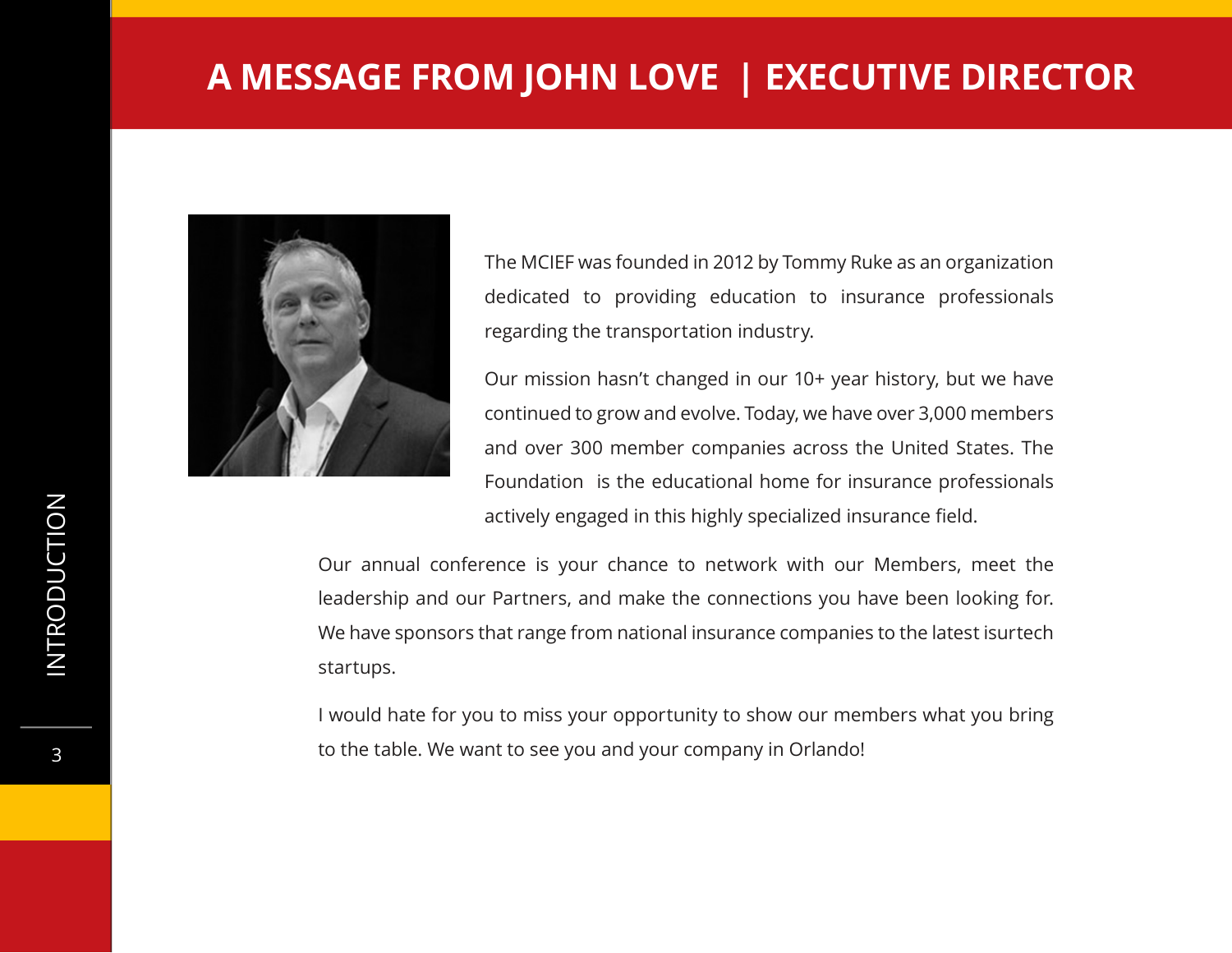### **MEMBER/MARKET DEMOGRAPHICS**

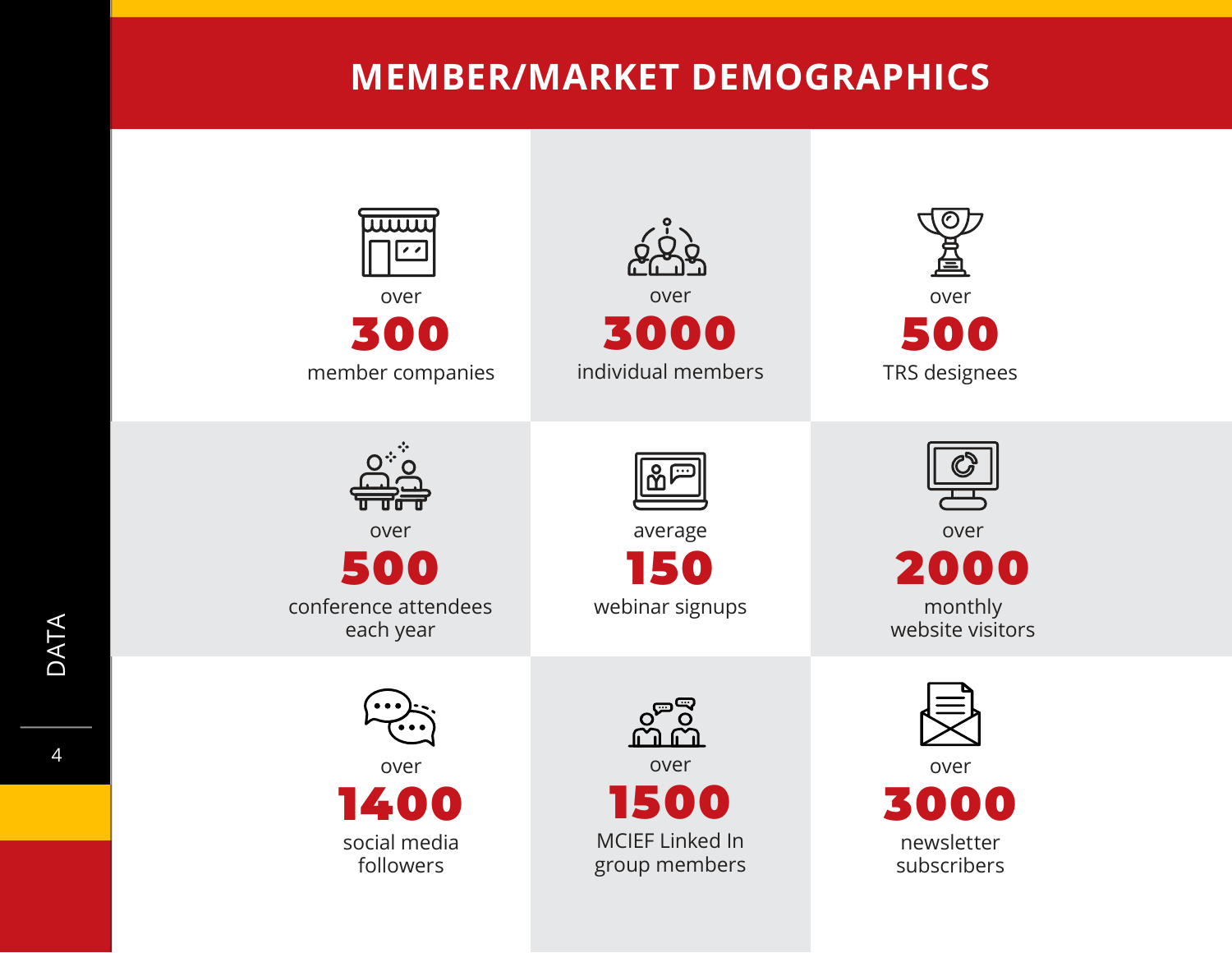## **2022 MCIEF CONFERENCE PACKAGES**

|                                          | <b>GOLD</b>               | <b>SILVER</b>          | <b>BRONZE</b>                |
|------------------------------------------|---------------------------|------------------------|------------------------------|
| <b>Complimentary Registrations</b>       | 2                         |                        |                              |
| <b>TRUCKING U seats</b>                  | 2                         |                        |                              |
| <b>Virtual Conference Portal</b>         | <b>Top Position/Large</b> | Middle Position/Medium | <b>Bottom Position/Small</b> |
| <b>Conference Signage</b>                | <b>Top Position/Large</b> | Middle Position/Medium | <b>Bottom Position/Small</b> |
| <b>Conference Truck Stop Commercial</b>  | 90 seconds                | 45 seconds             |                              |
| <b>Newsletters Before the Conference</b> | 3                         | 2                      |                              |
| <b>Newsletters After the Conference</b>  | 3                         | $\overline{2}$         |                              |
| <b>Social Media Posts</b>                | 3                         | 2                      |                              |
| <b>Price</b>                             | \$7,500                   | \$5,000                | \$2,500                      |